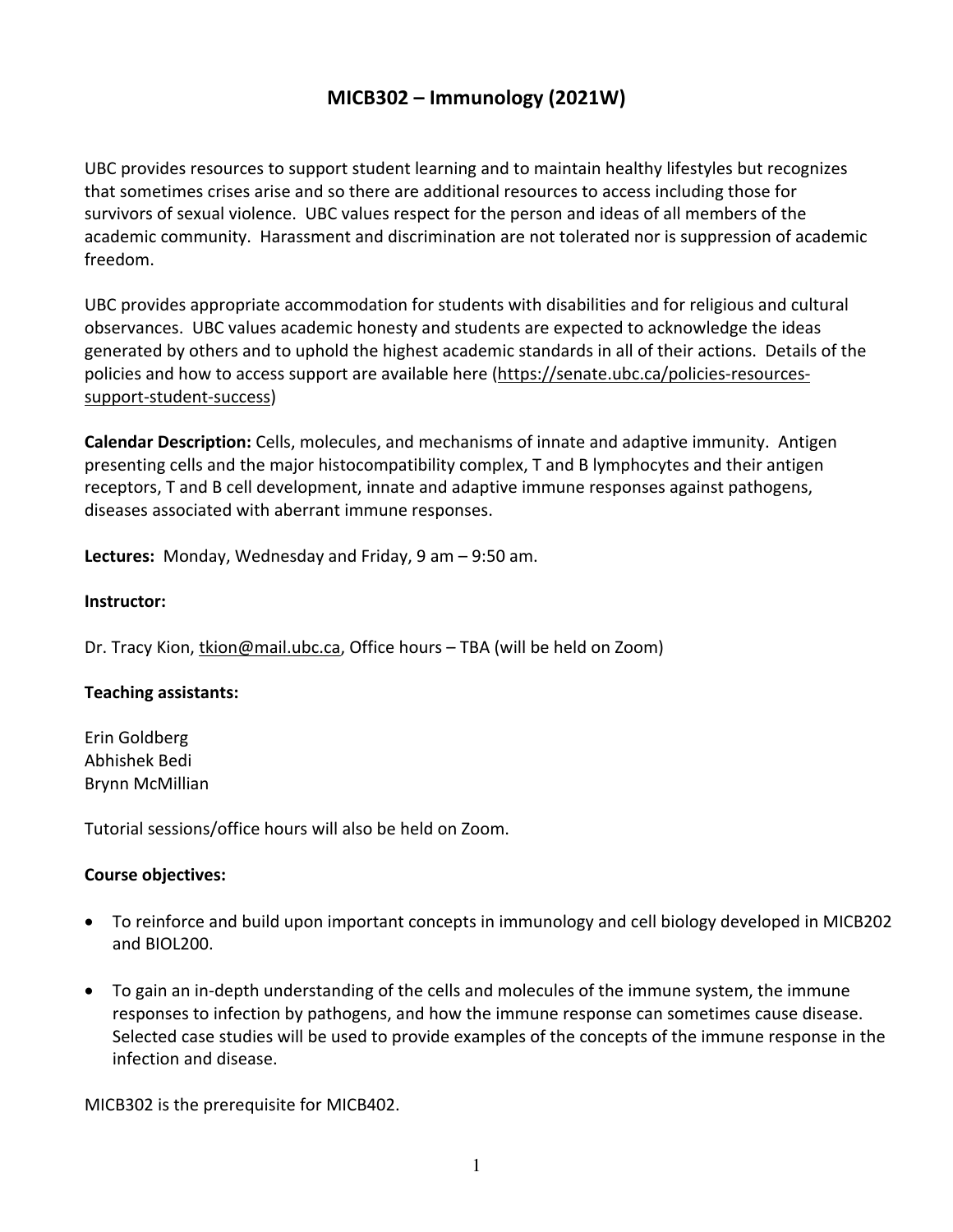## **Covid Safety in the Classroom (current as of Sept. 6/21– information may change as the term progresses):**

i. **Masks**: Masks are **required** for all indoor public spaces on campus, including classrooms, as per the BC Public Health Officer orders and UBC policy. For our in-person meetings in this class, it is important that all of us feel as comfortable as possible engaging in class activities while sharing an indoor space. For the purposes of this order, the term "masks" refers to medical and non-medical masks that cover our noses and mouths. Masks are a primary tool to make it harder for Covid-19 to find a new host. You will need to wear a medical or non-medical mask for the duration of our class meetings, for your own protection, and the safety and comfort of everyone else in the class. You may be asked to remove your mask briefly for an ID check for an exam, but otherwise, your mask should cover your nose and mouth. Please do not eat in class. If you need to drink water/coffee/tea/*etc*, please keep your mask on between sips.

Students who need to request an exemption to the indoor mask mandate must do so based on one of the grounds for exemption detailed in the PHO Order on Face Coverings (COVID-19). Such requests must be made through the Center for Accessibility (info.accessibility@ubc.ca).

Mask wearing protects you as well as others in your environment. Let's do everything we can as a community to stop the spread of this virus.

**ii. Vaccination**: If you have not yet had a chance to get vaccinated against Covid-19, vaccines are available to you, free, and on campus. I will post the days/times/locations of vaccine clinics on the MICB302 Canvas Homepage. The higher the rate of vaccination in our community overall, the lower the chance of spreading this virus. You are an important part of the UBC community. Please arrange to get vaccinated if you have not already done so.

**iii. Seating in class:** To reduce the risk of Covid transmission, please sit in a consistent area of the classroom each day. This will minimize your contacts and will still allow for the pedagogical methods planned for this class to help your learning.

## **Your personal health**

## **If you're sick, it's important that you stay home – no matter what you think you may be sick with (***e.g***., cold, flu, other).**

- A daily self-health assessment is required before attending campus. Every day, before coming to class, complete the self-assessment for Covid symptoms using this tool: https://bc.thrive.health/covid19/en (this is also posted on the MICB302 Canvas Homepage.
- Do not come to class if you have Covid symptoms, have recently tested positive for Covid, or are required to quarantine. You can check this website to find out if you should self-isolate or self-monitor: http://www.bccdc.ca/health-info/diseases-conditions/covid-19/selfisolation#Who.

Your precautions will help reduce risk and keep everyone safer. In this class, the marking scheme is intended to provide flexibility so that you can prioritize your health and still be able to succeed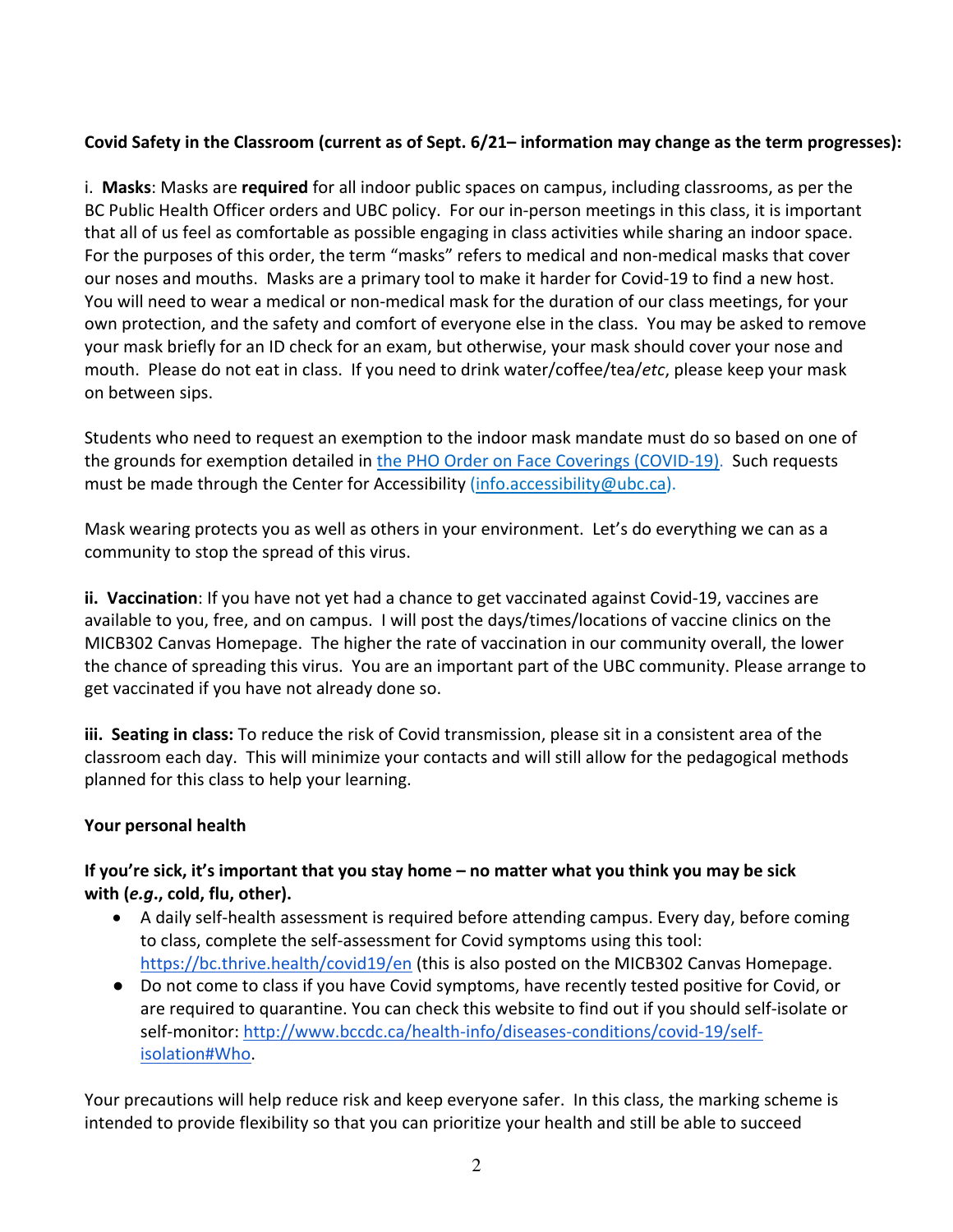Do not come to class if you are sick, have Covid symptoms, have recently tested positive for Covid, or are required to quarantine. This precaution will help reduce risk and keep everyone safer. In this class, the marking scheme is intended to provide flexibility so that you can prioritize your health and still be able to succeed:

- We will use the best 4 of 6 Canvas quiz grades.
- We will use the best 3 of 4 case study grades.
- The communication assignment can be worth 15 to 25% of your course grade, and the weight of the midterm or final exam reduced.

## **If you do miss class because of illness:**

- Make a connection early in the term to another student or a group of students in the class. You can help each other by sharing notes. If you don't yet know anyone in the class, post on the discussion forum to connect with other students.
- Consult the class resources on Canvas. We will post the readings and PowerPoint slides for each class day.
- Use the discussion forum for help
- Come to office hours (they're online, so you can join from anywhere).
- See the marking scheme for reassurance about what flexibility you have.
- If you are concerned that you will need to miss a particular key activity due to illness, contact us to discuss.

**If you are sick on a midterm exam day,** please email the instructor as soon as you are confident you should not come to the scheduled exam. We would strongly prefer that you contact us to make an alternate arrangement than for you to come to the exam while you are ill. If you do show up for an exam and you are clearly ill, you will be asked to leave and we will make alternate arrangements with you. It is much better for you to email ahead of time and not attend.

**If you are sick on a final exam day**, do not attend the exam. You must apply for deferred standing (an academic concession) through Science Advising no later than 48 hours after the missed final exam/assignment. Students who are granted deferred standing write the final exam/assignment at a later date. Learn more and find the application online: https://science.ubc.ca/students/advising/concession

For additional information about academic concessions, see the UBC policy here: http://www.calendar.ubc.ca/vancouver/index.cfm?tree=3,329,0,0

## **Instructor Health**

**If I am sick:** I will do my best to stay well, but if I become ill, develop Covid symptoms, or test positive for Covid, then I will not come to class. If that happens, here's what you can expect:

- If I am well enough to teach, but am taking precautions to avoid infecting others, we may have an online session or two. If this happens, you will receive an email telling you how to join the class (the information will also be posted on Canvas). You can anticipate that this would very likely be a last-minute email. Our classroom will still be available for you to sit and attend an online session, in this (hopefully rare) instance.
- If we are not well enough to teach, another faculty member from M&I will teach a lecture or two.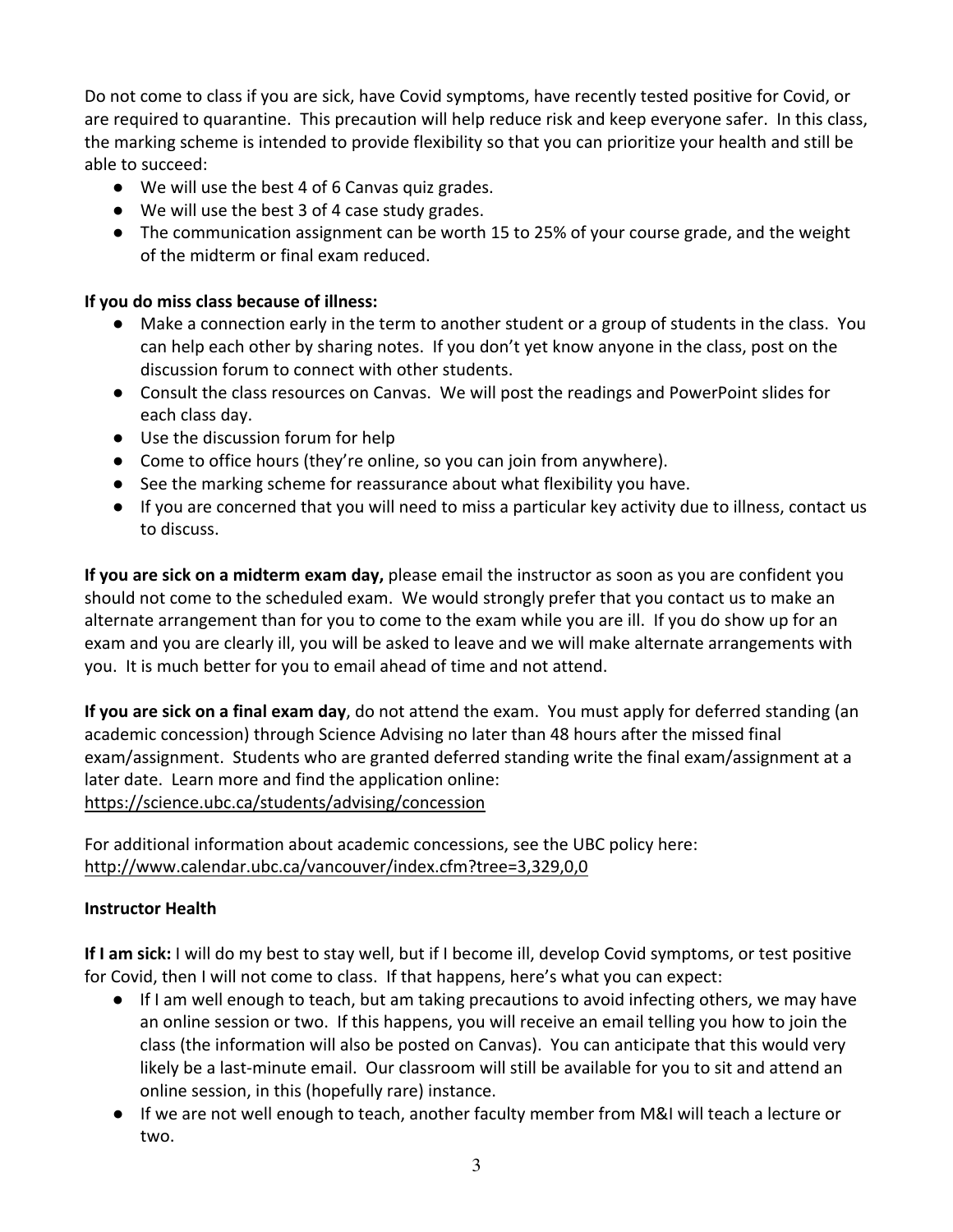#### **Prerequisites and assumed background for this course:**

- **MICB202 (Introductory Medical Microbiology and Immunology)** We will assume that you are familiar with the major concepts in immunology that were discussed in MICB202. We will go over some of the key points, but please review your notes from this course.
- **BIOL200 or equivalent (Cell Biology)** We will assume that you are familiar with cellular organization and the functions of various organelles, the basic structures of DNA, proteins and membranes, and important cellular functions including transcription, mRNA splicing, translation, and protein secretion. Please look at relevant sections in the "Essential Cell Biology" or "Molecular Biology of the Cell" textbooks to refresh your memory.

## **Important dates:**

Sept. 30 – UBC closed, National Day of Truth and Reconciliation Oct. 12 – UBC closed, Thanksgiving Holiday Oct. 27 – Midterm (no class that morning) Nov.  $10 -$  Nov.  $12 -$  no class, Reading break

## **Course Reading Package:**

The MICB302 Course Reading Package has been moved online to Canvas. Students can copy and paste the notes into their own documents and annotate them as appropriate.

All of the material in the MICB302 Reading Package is required reading and can be the subject of exam questions, even if not covered during the lecture periods.

## **Course Web Site:**

The MICB302 Canvas Site will be used as an important learning resource. Learning objectives, lecture materials, review questions, practice exams and links to site containing relevant animations are posted. Students can access this site at **canvas.ubc.ca** using their Campus Wide Login. Material posted in instructors' slides is also considered testable. Further clarification will be provided in lectures.

## **Copyright:**

All materials of this course (course handouts, lecture slides, assessments, course readings, *etc*.) on Canvas are the intellectual property of the Course Instructor or licensed to be used in this course by the copyright owner.

Redistribution of these materials by any means (*e.g*., posting the course materials to another site such as Discord, Facebook, Chegg) without permission of the copyright holder(s) constitutes a breach of copyright and **may lead to non-academic discipline**. Please do not re-distribute course materials.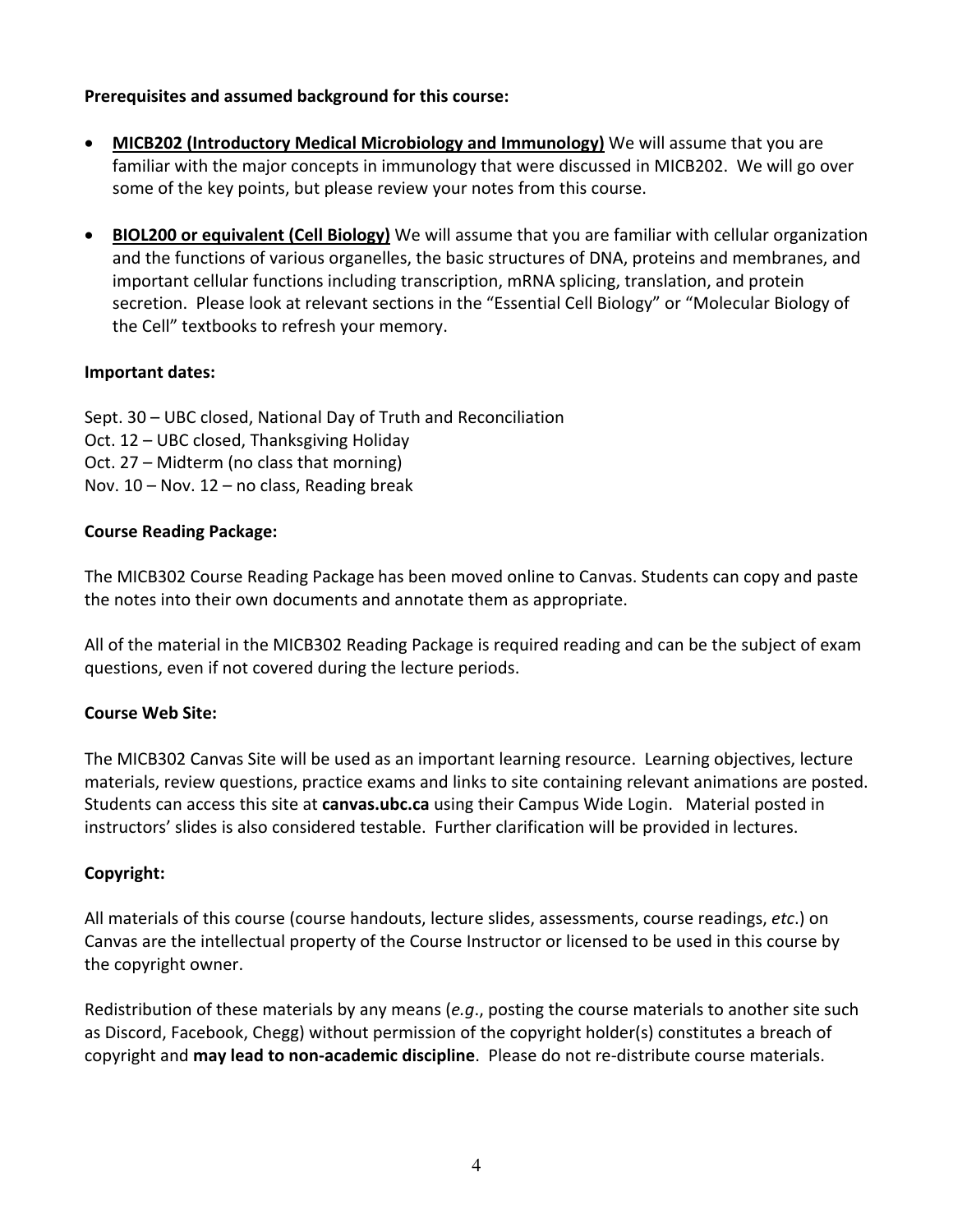#### **The purpose of the website is to:**

- post figure sets, review questions, and other study aids.
- provide a forum for students to exchange views about the course and the course material (Discussion board).
- post news items and research items relating to current developments in immunology research.

#### **The purpose of the lecture period is to**:

- convey the important concepts that you will need to know for the exams using figures from the textbook as well as other figures to enhance your understanding of the material.
- point out areas of active research in immunology.

#### **iClicker Cloud:**

We may use iClickers in class to answer multiple-choice questions in many of the lectures, but they will not be used for any part of the course grade.

UBC has provided a subscription to iClicker Cloud for all students. iClicker Cloud will work similar to the iClicker system that you have used in the classrooms, but you'll use your phone or tablet to answer questions. A student guide to iClicker Cloud can be found here https://lthub.ubc.ca/guides/iclickercloud-student-guide/ (this link is also on Canvas).

**Learning objectives:** By the end of the course, you should be able to:

- 1. Identify the major mechanisms (inflammatory responses, cytotoxic T cells, antibodies) by which immune cells protect us from different types of pathogens (viruses, extracellular bacteria, intravesicular bacteria, parasites) or from cancer cells.
- 2. Understand how immune cells detect the presence of pathogens and cancer cells (pattern recognition receptors, antigen receptors, antigen presentation pathways, NK cell receptors).
- 3. Describe processes that lead to the elimination of pathogens (*e.g.,* opsonization, phagocytosis, neutralization, complement activation, cell-mediated cytotoxicity).
- 4. Describe the structure and function of key molecules that mediate immune responses including antibodies, antigen receptors, Toll-like receptors, MHC proteins, cytokines, chemokines.
- 5. Describe the main cell types of the immune system including their development, function, and for lymphocytes, how they generate antigen receptors.
- 6. Understand the processes that occur during T and B cell development that allow these cells to become tolerant to self-antigens and responsive to other antigens.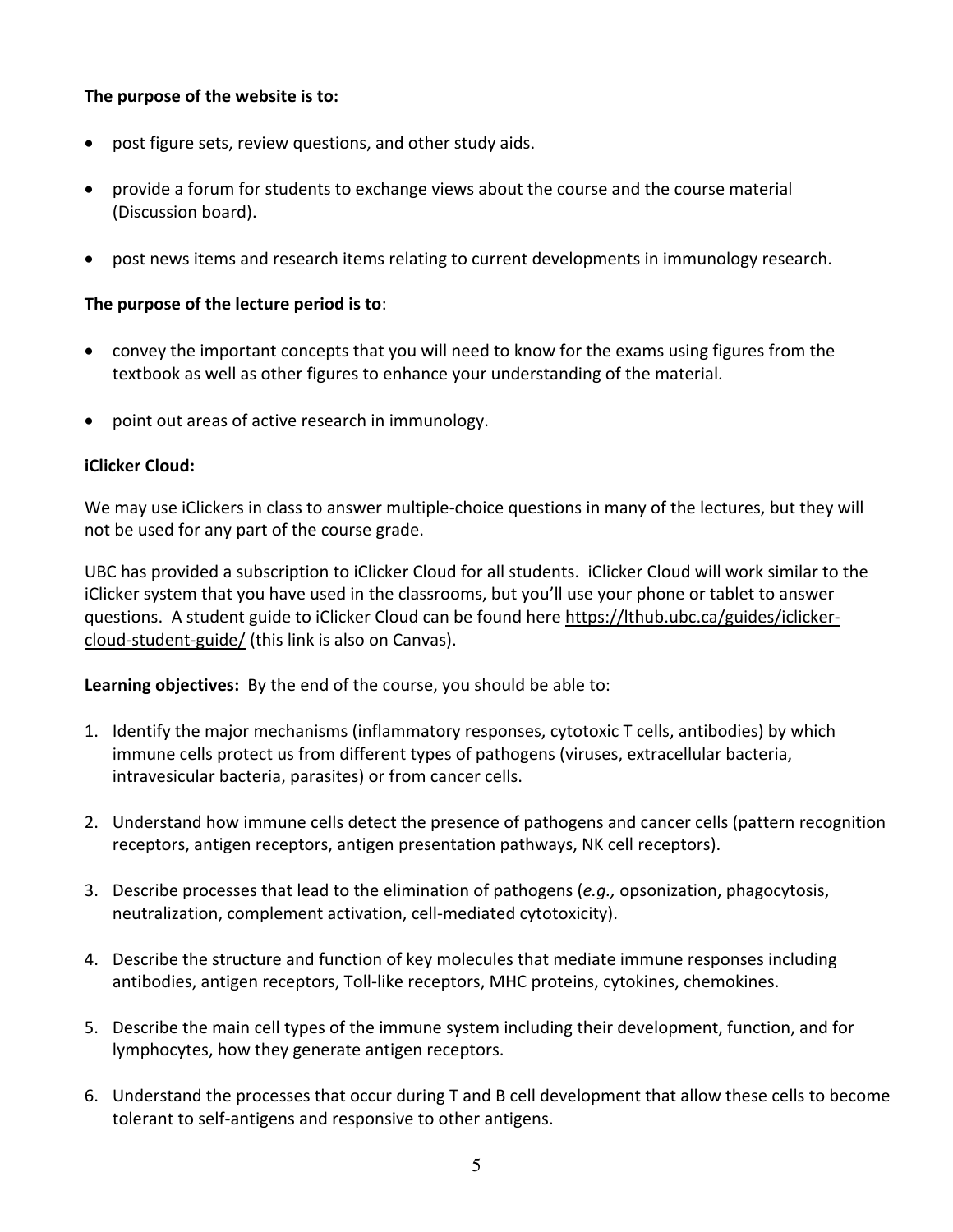- 7. Describe the function of T and B lymphocytes in an immune response
- 8. Describe all the innate and adaptive processes involved in an immune response to a pathogen (*i.e.,* how immune cells perceive a pathogen, how they respond to it and how this usually results in clearance of the pathogen and a return to homeostasis).
- 9. To be able to predict what type of immune response you would need to combat a particular type of pathogen.
- 10. Describe how defects in immune cell regulation can lead to immunodeficiency diseases, autoimmune diseases and allergies.
- 11. Describe the basis for and application of current experimental approaches in immunology including, knockout and transgenic mice, CRISPR/Cas and Cre-lox gene editing.
- 12. Relate processes that occur in immune cells to similar processes that occur in all cell types and which have been described in previous cell biology courses (*e.g.,* mRNA splicing, protein secretion, receptor signaling).

#### **Tutorials:**

The tutorials will not run as formal tutorial sessions but as informal sessions or office hours for the TAs. During this time, you can ask your TAs questions about the course content or the review questions on the Canvas chapters. You can also ask them about research. **Tutorials will start week 3 (week of Sept. 20th).**

#### **Grade Distribution:**

**Canvas Quizzes** – 15% of course grade – consisting of multiple-choice questions (MCQs) and/or short answer questions (SAQ) and/or matching questions (MQs). Best 4 of 6 quiz grades are used in the calculation of the course grade.

**Canvas Case Study assignments** – 15% of course grade – a short story about a patient with a problem with their immune system. Students' understanding of the problem will be assessed by pre-case study MCQs and post-case study SAQs. Best 3 of 4 case study grades are used in the calculation of the course grade.

Students are expected and required to work independently on the quizzes and assignments.

**Communication assignment** – 15% – 25% of course grade\*– students will be required to find a current research paper (from Jan. 2021 onwards) of any immunology topic (it must be a research paper and not a review paper). After reading the paper, the students will write an essay in the style of Scientific American or The Scientist (*e.g*., an article that could be read and understood by someone with an interest in science, but not necessarily a scientistic themselves, or by a scientist in a different field of science). The paper should be approximately 700 – 1000 words in length. Students are required to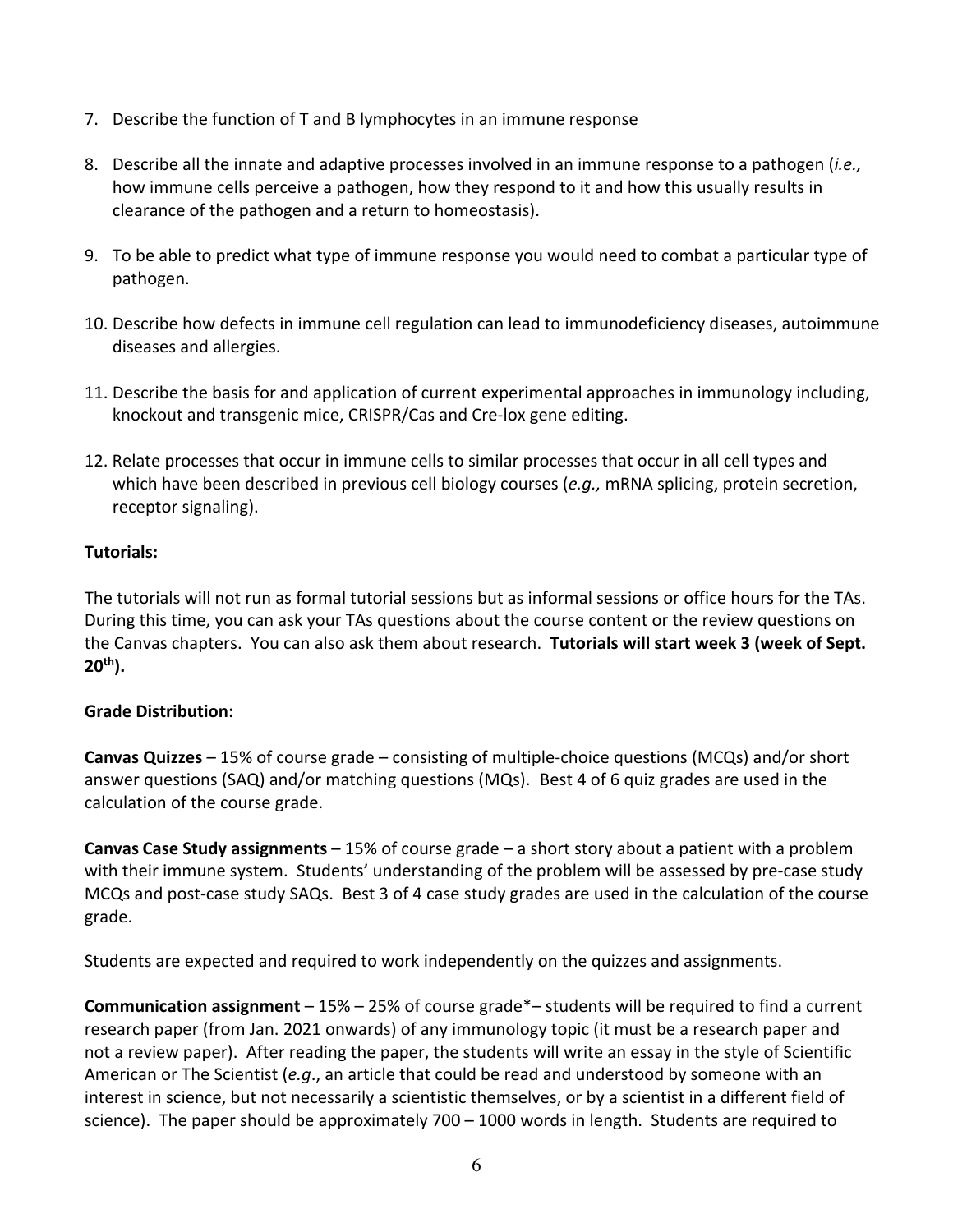have found their research paper by Oct.  $11<sup>th</sup>$  – you will be asked to submit the name of the authors, article title, and a PDF copy on Canvas. Additional information is posted on Canvas.

Students are encouraged to peer review each other's papers, but will submit the assignment independently.

**Midterm examination** – 15 – 25% of course grade\* – scheduled for October 28th. Details about the midterm exam will be released a week before the exam (*e.g.,* the content that is eligible for examination). The information will be sent by email using the University's registration system and will be posted on Canvas. Therefore, it is important that your email address is recorded with the University.

**Final examination** – 30 – 40% of course grade\* – will be held during the final exam period. The final exam will be comprehensive, but more emphasis will be placed on the content from the after the midterms cut-off date. The material in the latter part of the course builds on earlier material; thus, you will need to be familiar with the major concepts from the first half of the course.

\*Your course grade will be initially calculated using the communication assignment grade counting 15% towards your grade course and the midterm and final exams grades counting 25% and 40% towards your course grade respectively. It will then be re-calculated using the communication assignment grade counting 25% towards your grade course. If the midterm exam grade is lower than the final exam grand, the midterm will count 15% towards your course grade. If the final exam grade is lower than the midterm exam grade, the final exam will count 30% towards your course grade. You will then receive the higher of the two possible course grades.

The exam period is set for Saturday Dec.  $11<sup>th</sup>$  – Wednesday Dec. 22<sup>nd</sup>, 2021 inclusive. Exams are scheduled for 7 days a week (*i.e.,* exams can be on Sunday).

**Missed Final Exams:** Students that are absent during the final exam must report to the Dean's Office as soon as possible and request a form for a Deferred Exams. The Dean's office will require valid documentation to explain your absence from an exam. Deferred Exams are scheduled by the Enrolment Services and are usually held in late July/early August.

Note that instructors are not permitted to rearrange the times of final exams for students other than in a case of exam hardship. An exam hardship is defined as 3 exams within a 24-hour period (actually, 23:59:59 hours). For example, Student "A" has an exam at 8:30 am, 12:00 noon and 7 pm; this is an exam hardship and the  $2^{nd}$  exam would be rescheduled (probably to the following day). An example of what is **NOT** an exam hardship: Student "B" has exams scheduled at 8 am, 12:00 noon, then 8 am the following day. The third exam is in the next 24-hour period.

## **Alternate Assessment Application:**

The expectation in this course is that major assessments (*e.g.,* midterms, final exams) are written in person. You may be in a situation that prevents you from coming to campus (*e.g*., geographic location, medical or extenuating circumstances). If you are in this situation, you must apply for alternate format assessments through Science Advising. Application and more information available online. https://science.ubc.ca/students/blog/applying-alternate-format-assessments-online-courses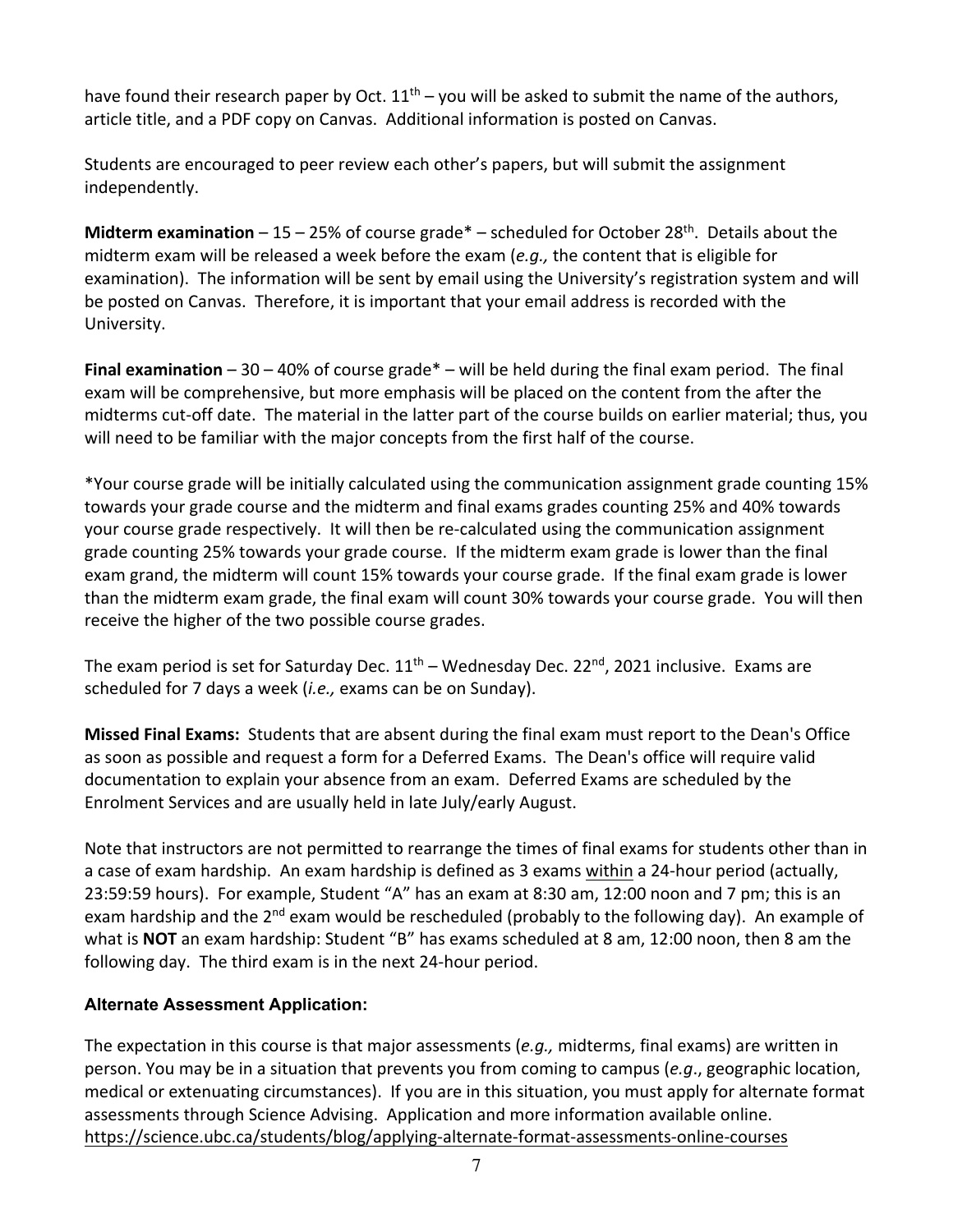### **Reach Out for Success:**

University students often encounter setbacks from time to time that can impact academic performance. Discuss your situation with your instructor or an academic advisor. Learn about how you can plan for success at: **www.students.ubc.ca**.

For help addressing mental or physical health concerns, including seeing a UBC counsellor or doctor, visit: **www.students.ubc.ca/livewelllearnwell**.

For tips to address the transition to online learning, visit: https://keeplearning.ubc.ca.

## **Supporting Learning with Academic Integrity (adapted from Dr. C. Rawn, Dept. of Psychology, UBC).**

In the academic community—a community of which you are now a part—we deal in ideas. That's our currency, our way of advancing knowledge. By representing our own and others' contributions in an honest way, we are (1) respecting the rules of this academic community, and (2) showcasing how our own novel ideas are distinct from but relate to their ideas. This gives us a formal way to indicate where our ideas end and where others' begin.

But academic integrity goes well beyond formal citation. **Welcome to the academic community. You are expected to act honestly and ethically in all your academic activities, just like the rest of us.** 

Make sure you understand UBC's definitions of **academic misconduct, consequences**, and expectation that students must clarify how **academic honesty** applies for a given assignment. *Please ask if you're not sure.* http://www.calendar.ubc.ca/vancouver/index.cfm?tree=3,54,111,959 (While you're checking out the calendar, you might want to check out the "**Student Declaration and Responsibility**" statement you agreed to when you registered. http://www.calendar.ubc.ca/vancouver/index.cfm?tree=3,285,0,0#15613

## **What does academic integrity look like in MICB302?**

*At any time: if you are unsure if a certain type of assistance is authorized, please ask. If you have a need that is unmet by existing course materials, course structure, and/or our learning community members, please ask.* 

**DO your own work.** All individual work that you submit should be completed by you and submitted by you. All assessments, large and small, are designed to help you learn and understand the concepts in the course and apply your knowledge to solve problems.

- It is *unacceptable* to buy/sell/swap/share assignment questions or answers on any platform.
- It is *unacceptable* to misrepresent your identity by using someone else to complete any portion of a course (*e.g.,* comment on a discussion board, complete a quiz question).
- It is *unacceptable* to help someone else cheat.